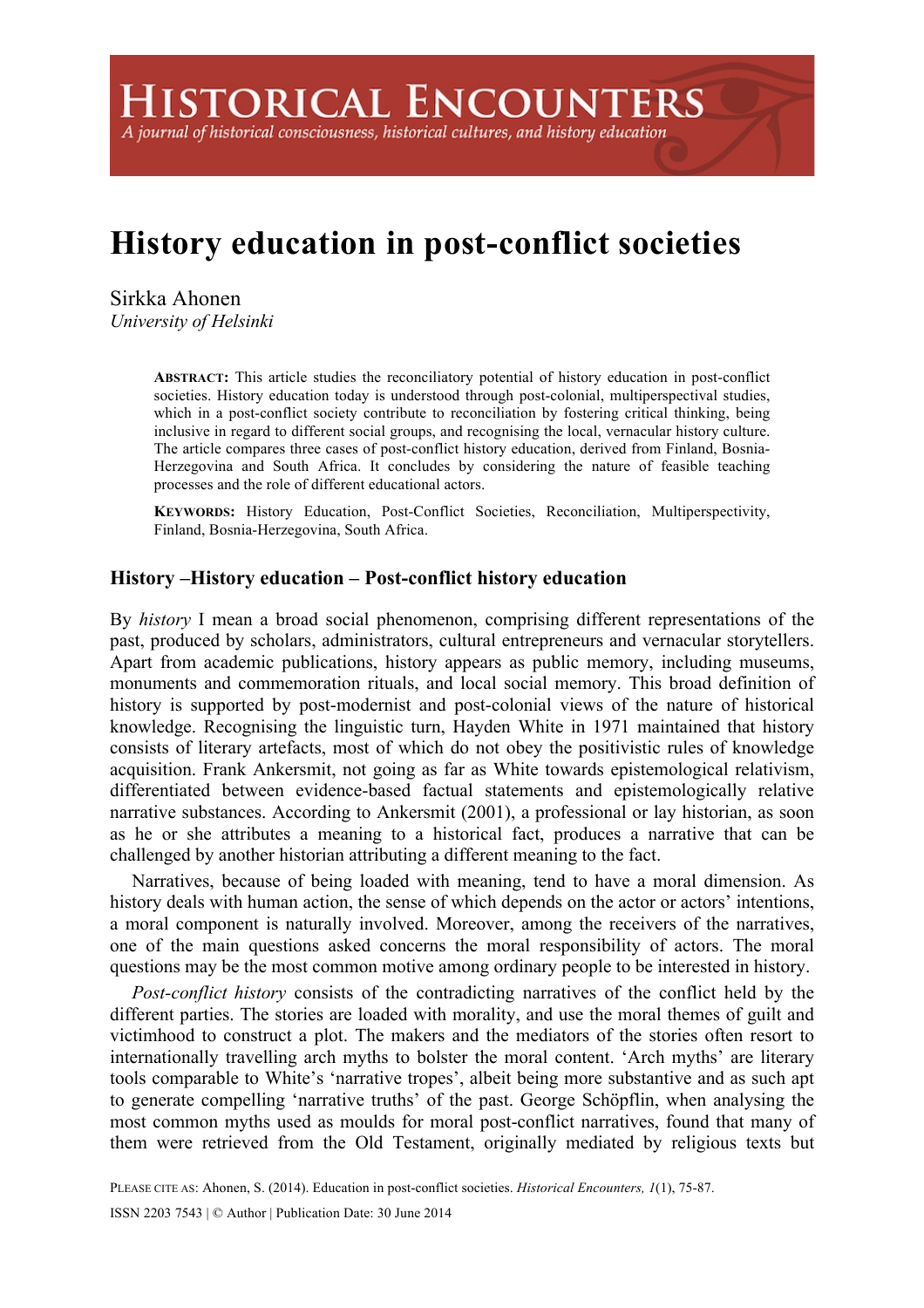adopted widely within and even beyond the sphere of influence of Christianity. Within a particular conflict, according to Schöpflin, the mythical moulds tend to be symmetrically utilised by opposite parties. The most common myths of historical moral guilt and justification are the following:

- A God-chosen people. The divine election justifies war and expansion.
- A promised land. The territory belongs to the community due to divine promises.
- God-ordained redemption. After endured suffering, redemption comes either as military victory, liberation or revolution.
- Military valour. Military valour justifies the harsh treatment of the defeated and helps to denounce any compromises.
- Old foe. Enmity has ruled for generations, even for centuries, between two communities. (Schöpflin 1997, 28–34)

In addition, the stories of atrocities committed by the parties of a conflict are often moulded by myths, many of which originated in the Old Testament. Narrators have borrowed images from the tradition of tormentor and old foe stories. For example, in Finland during the civil war of 1918 the numerous stories of tortured priests were borrowed from the folklore of ancient war-related ordeals, and the imagery could be further traced to the Old Testament (Peltonen, 1996). A more modern myth was constituted by holocaust. The Jewish Holocaust became acknowledged and memorialised in post-1945 Europe, and eventually communities around the world adopted the term when referring to experiences of mass murder, making Holocaust into an arch myth.

The arch myths of promised land, chosen people, military valour, old foe, atrocities and holocaust serve narrators in the accentuation of the moral burden of a conflict. Especially, after the inter-community violence and mutual betrayals of a civil war, people tend to go on fighting a history war.

*History education* is today a critical craft, at least in western democracies. While history teachers in earlier times were expected to mediate national grand narratives, after the bankruptcy of nationalism in the Second World War the teachers were expected to present the past from a new, critical angle. As source criticism and analytical explanation substituted identity narratives, history lessons of the new kind could be characterised as positivistic (see e.g. Herbst, 1977).

With the coming of post-colonialism after the 1960s, the grand narratives lost the last remains of their credibility (Iggers, 1997). Societies acknowledged their social and cultural diversity. The previously oppressed groups acquired a voice and expected their stories of the past to be recognised in history education. Multiperspectivity became a pedagogical requirement. Textbooks were expected to present a variety of evidence to enable the construction of different histories, and the students were expected to learn to ask of any statement, whether it is a fact or an interpretation (see e.g. Shemilt, 1983).

While multiperspectivity and exercises with contradictory evidence were introduced into history classrooms by British 'new history' didactics in the 70s, a more synthetic historical thinking was advocated at the same time by German history didacticians (see e.g Kuhn, 1974). Apart from critical skills, the students were supposed to develop their historical consciousness, that is an understanding of the interdependence of the past and the future and, moreover, a recognition of one's personal historical agency (for an international discussion on historical consciousness, see Seixas, 2004). This goal brought micro-history, that is studies of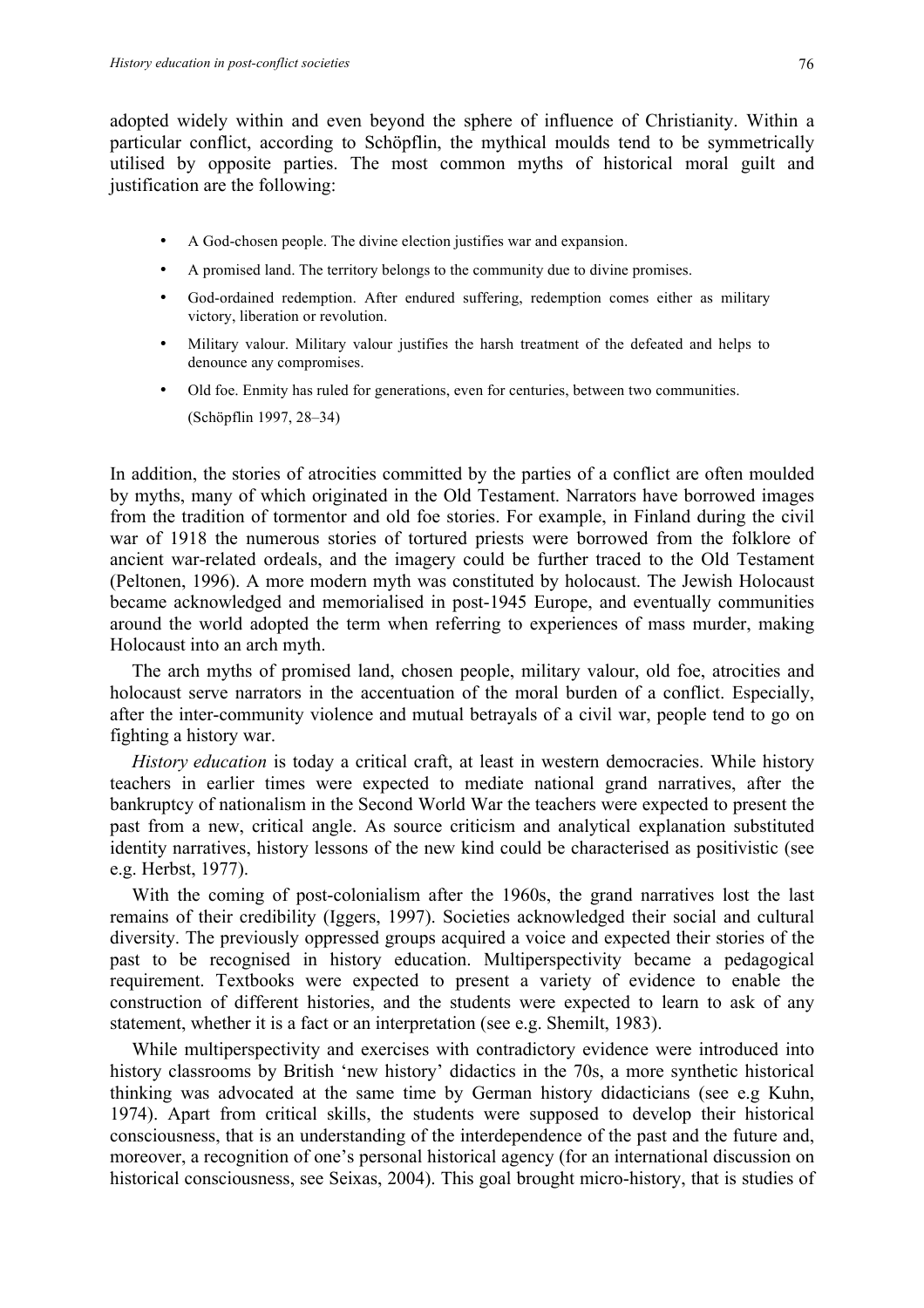ordinary people and everyday life, into the curriculum. Micro-history would help a student to regard herself or himself as participant in historical change.

Despite the reforms, history lessons are continuously a politically sensitive domain of education. In authoritarian societies history education is submitted to state control, which often implies requests of teaching unifying hegemonic narratives. In Europe, the political potential of history education has been obvious after the break-up of the Soviet Union and Yugoslavia. Rampant nation-building started in the seceded countries. Political leaders have appealed to history educators for support in bolstering group identity. In many post-Soviet or post-Yugoslav countries, history educators today are torn apart by their professional identity as critical historians and, on the other hand, by the wishes of politicians.

*Post-conflict history education* is today a serious concern to the international community of history educators. After a conflict, history is customarily used by the parties to justify their respective causes and to claim symbolic recognition of their sufferings. History wars are fought in political rhetoric, history culture and in history education. Enemy images tend to dwell in textbooks, and perpetuate the divisions of social memory. History education is therefore a field in need of mental disarmament (Ahonen, 2012).

To materialise the potential of analytical and post-colonial history education in using history for reconciliation, the following practices can be deduced from the nature of history and history education. First, a *de-mythicalisation* of history is required. The critical skills of dealing with evidence and analysing causes and effects enable the deconstruction of myths. For the purpose, a sufficient supply of source material is required in textbooks. In addition, extracts from history books with controversial interpretations of sensitive topics are essential to wean students from the trust to 'one final truth'. Robert Parkes stresses this requirement by including historiography in the essentials of history education. He regards an acquaintance with a variety of historians necessary for an awareness of the multiperspectival nature of historical knowledge (Parkes, 2009, 118–132). Following this approach, a viable way of opening a topic in a history class is for the teacher to suggest: "Historian A says x, while historian B says y. Let us study the foundations of their arguments."

Second, *social inclusiveness* is necessary for history to prompt reconciliation. History is used for building social identity, even if in a post-colonial situation this does not mean sharing one uniform identity. Members of a community may identify with ethnicity, social class, profession and a variety of interest groups. History lessons should provide identity elements for all groups. History lessons are at their best open arenas of dialogue for groups with different experiences and orientations. To be inclusive, history lessons need to incorporate idiosyncratic histories of many groups.

To prompt every student to articulate her or his often silenced past, a practice of deliberation in a classroom is necessary. Deliberation means conversation instead of debate, listening besides talking, and understanding rather than aiming at an agreement of 'truth'. Instead, such an approach aims at recognition of different legitimate points of view.

*Connectedness to local history culture* is a precondition for sustainable history lessons. Local commemoration rituals, vernacular stories and historical fiction have a strong impact on young minds because of being emotionally appealing. Public history culture needs to be recognised in school, not only to be critically scrutinised, but to have its rhetorical power combined to the rationality of formal education.

A discrepancy between locally mediated stories and school lessons lowers the credibility and sustainability of the latter. History teachers today no longer take their students to war memorials to celebrate a straightforward patriotic cause, but, instead, reflect on the different meanings attributed by people to the memorial. In a heated post-conflict atmosphere, the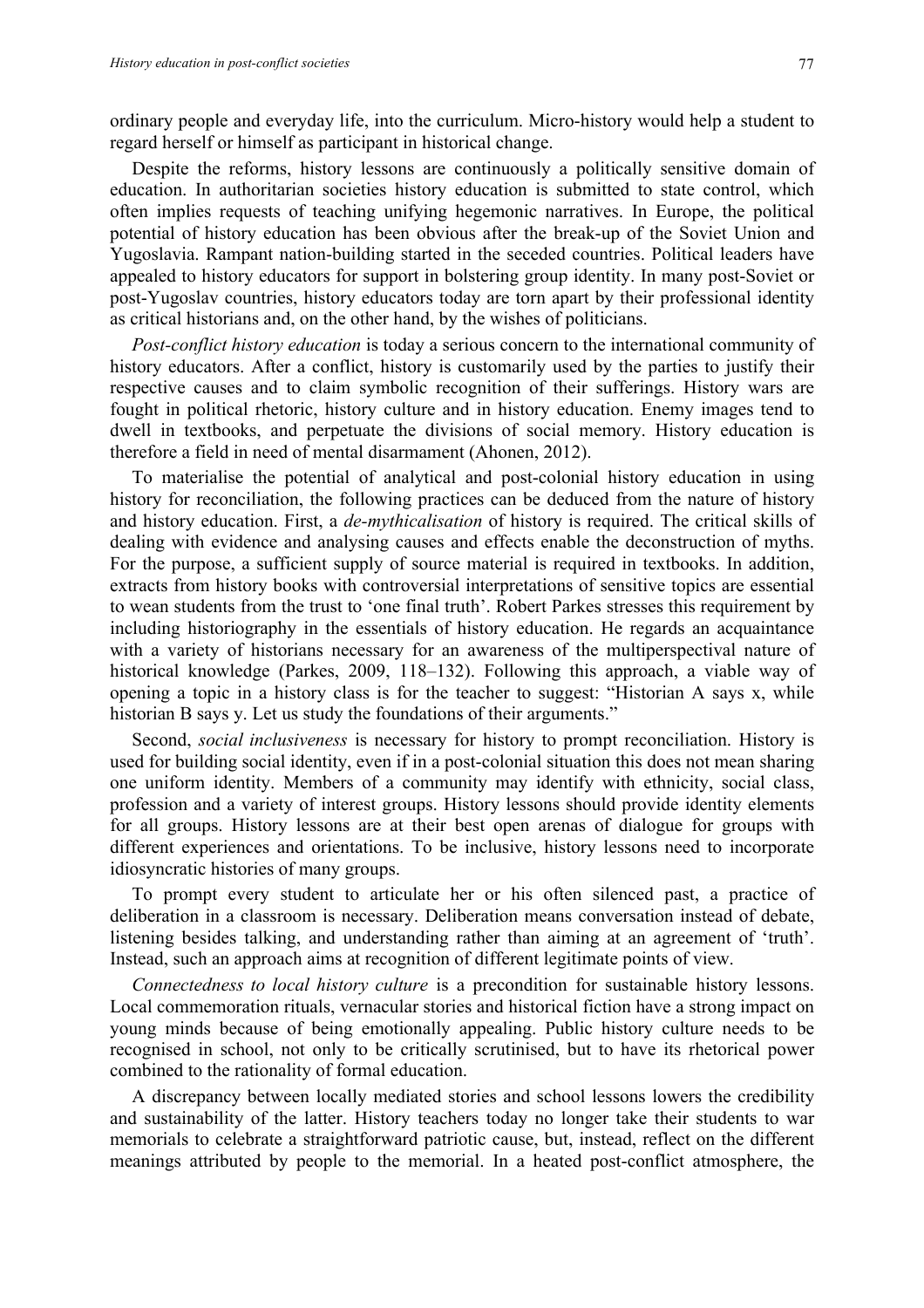emotional momentum of cultural products needs to be followed up by informed judgment in a classroom.

#### **Three different cases of post-conflict history education**

I chose my examples of post-conflict history education on pragmatic grounds: as a Finnish history educator I was familiar with the developments after the Finnish civil war of 1918. I acquired an acquaintance with the aftermath of Bosnian war of 1992–1995 in Bosnia-Herzegovina by teaching history in the town of Mostar (2006–2008). With regard to the South African apartheid conflict (1961–1994), I gathered information and developed an insight over years by means of public media and professional contacts, and complemented them by a study tour in 2011.

I will restrict my focus on the first post-conflict generation in each country. As a rule, during the first post-conflict generation a transition from silence and denial to open dialogue takes place. If not, the whole generation is lost to social disharmony. In the case of Finland, my restriction of focus excludes the eventual reconciliation after the Second World War. Bosnia-Herzegovina and South-Africa provide diagonally different patterns of post-conflict educational politics, one serving separatism and the other integration

Acknowledging the risks of comparing historically different societies from one restricted viewpoint, I refer to the fundamental differences in the kind of conflict in the three cases: the Finnish civil war was a class conflict, where proletarian Reds fought bourgeois Whites, while the Bosnian War was an ethnic conflict between Muslims, Croats and Serbs, and the struggle for and against apartheid in South Africa was a racial conflict, the main adversaries being the White Afrikaners, and the Black Xhosas and Zulus. Moreover, the conflicts differed from each other with regard to the degree to which they were in touch with their respective epoch. In the case of Finland, class conflict was in accordance with the prevailing epoch where an ideological confrontation prevailed between communist Russia and the rest of Europe. The Bosnian War was in line with the secession wars of the 1990s caused by the break-ups of the Soviet Union and Yugoslavia. In contrast to these two cases, the racial oppression in South Africa, lasting up to the 1990s, was an anachronism as the world already had turned postcolonial.

### *Finland*

In Finland, the civil war left the country socially split. The victory by the White army was crushing and was followed by a harsh punishment of the defeated Reds. Red troops were 'shot on the spot', executed on the decision of military courts, or imprisoned in lethal concentration camps. The Red victims of terror grossly outnumbered the White victims of Red terror.

The war aims, the kinds of atrocities and the number of the victims, were heavily mythicalised in the representations of the war. The Whites adopted the term 'freedom war' to indicate a mission of nation-building. To them, the war prompted by a Red uprising was an incomprehensible betrayal of the young nation-state. The Whites applied the myth of 'Godchosen people' to themselves and identified the Reds with 'the old foe', the Russians. The Reds interpreted the war as the historically inevitable revolution of the proletariat. The mythically powered memories severely hindered any post-conflict efforts at reconciliation (Ahonen, 2012).

After the three months long war, public memory and school education were dedicated to the legitimisation of the White cause. Public memory was adorned with memorials of the White heroes and books about their military valour and sacrifices. The defeated Reds were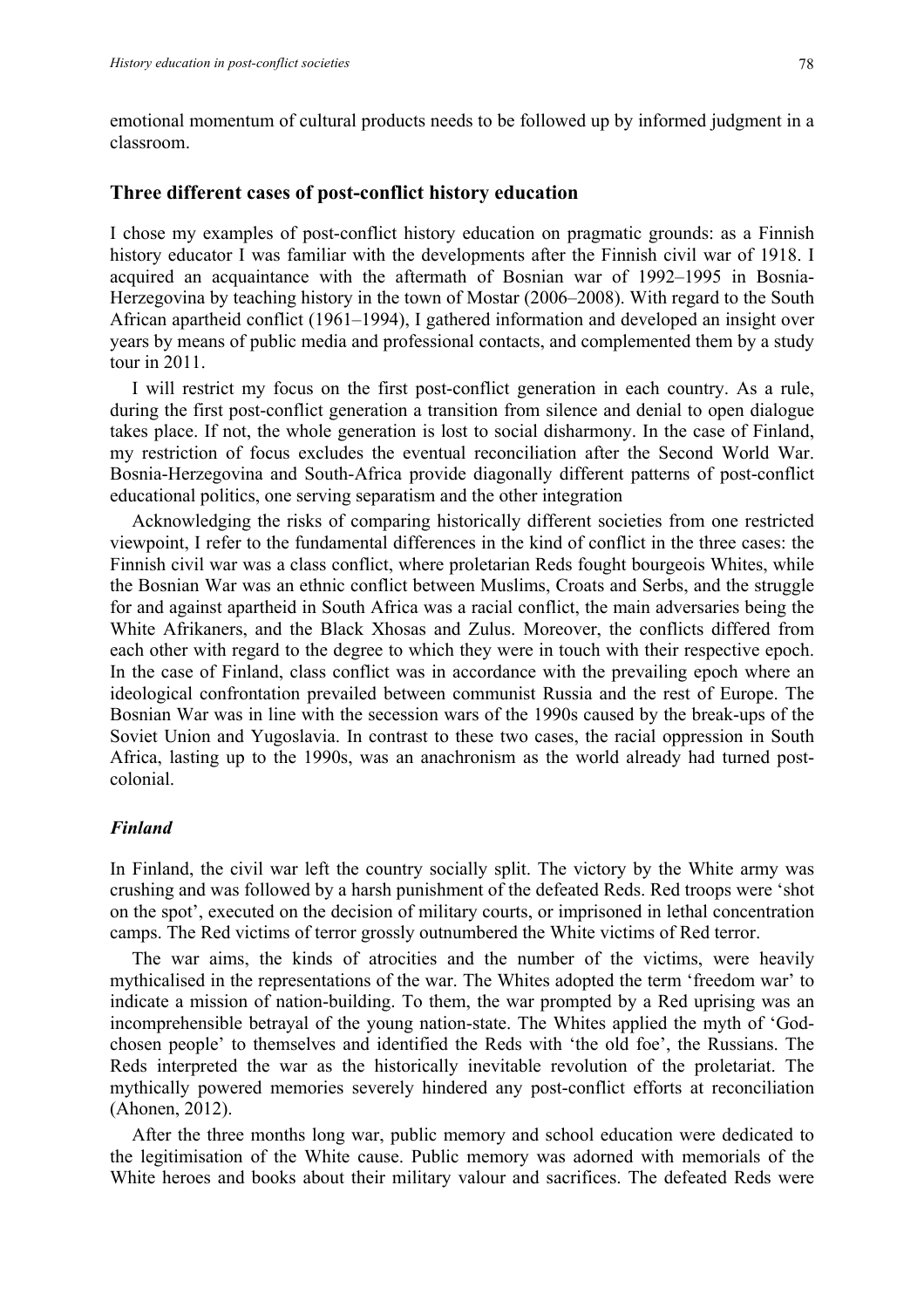excluded from churchyards and public commemoration rituals. The silenced Red history was left to Red homes and workers' unions to foster. There the memory of 'the revolution' was celebrated in rhetoric, drama and songs (Peltonen, 1996).

In school, the White ethos of righteous nation-building was maintained throughout the first post-conflict generation. In the mother tongue lessons, stories of freedom fighters and other texts with nationally elevating rhetoric constituted the bulk of the learning materials in the1920s and 1930s. History books mediated the grand narrative of the Finnish nation-state from prehistoric times up to the God-promised national independence in 1917. The civil war itself was dealt with in terms of silence. The few sentences dedicated to it in textbooks used the term 'freedom war' and explained the Red uprising as an unforgivable crime and renounced the barbaric atrocities committed by Red guards (Ahonen, 2012). However, on the top level of school administration signs of a will towards social integration appeared. An authoritative school committee in 1933 suggested:

[the textbooks] should promote a sense of patriotic and social coherence and . . . the will to act *according to one's convistion* [sic] and altruistically work for the best of society." (Oppikoulukomitean mietintö, 1933, p. 11)

The liberal view of a person's right to her or his conviction was expressed by two prominent members of the National Board of Education, Oskari Mantere and Gunnar Sarva, who wanted to prevent the political Right from totally determining the ethos of history textbooks. They succeeded only partially, as the teachers themselves at the time supported unanimously the political Right (Rantala, 1997). In the leading pedagogical journal not a single article focused on the prevailing enmity between the Reds and the Whites. Reconciliation was urged only in abstract terms and for the sake of national unity, through which "we can build a new flourishing Finland from the ashes of the civil war" (Rosenquist, 1931, pp. 129–136).

When history teachers in 1935 convened for their first national conference, the problem of one-sided history lessons was not brought up. Nationalist historiography was a self-evident guideline for history teaching, equal with the teachers' membership of local right-wing Civil Guards.

In the 'White' atmosphere of the society and its schools, the working class children felt themselves as second-class citizens. Their parents were called "rebels" in textbooks, and the victimhood stories they heard in home and workers' union youth clubs had no place in history lessons. They could only express their views of history through the petty classroom mischief of not singing along when the song was 'White' or blotting the pictures of White heroes in their textbooks (Peltonen, 1996).

The textbook authors, mostly young scholars, loyal to the State, perpetuated the grand national narrative. They referred to the civil war as a political confrontation between the defenders of the nation-state and socialists rebels. The most popular textbook was written by two members of the National Board of Education, who, despite adhering to a liberal political party, demonstrated alignment with the policy of silence.

Neither did civil society stage any protests regarding the one-sided history lessons. Civil society was not actively interested in school. The right-wing Civil Guards regarded the school sufficiently loyal to their beliefs and concentrated on extra-curricular youth activities. Teachers had assumed a calling as nation-builders. Neither were the workers' union youth clubs active in denouncing school lessons about 1918. None of the potential actors of reconciliation managed to break the silence or the hegemony of the White story of the past.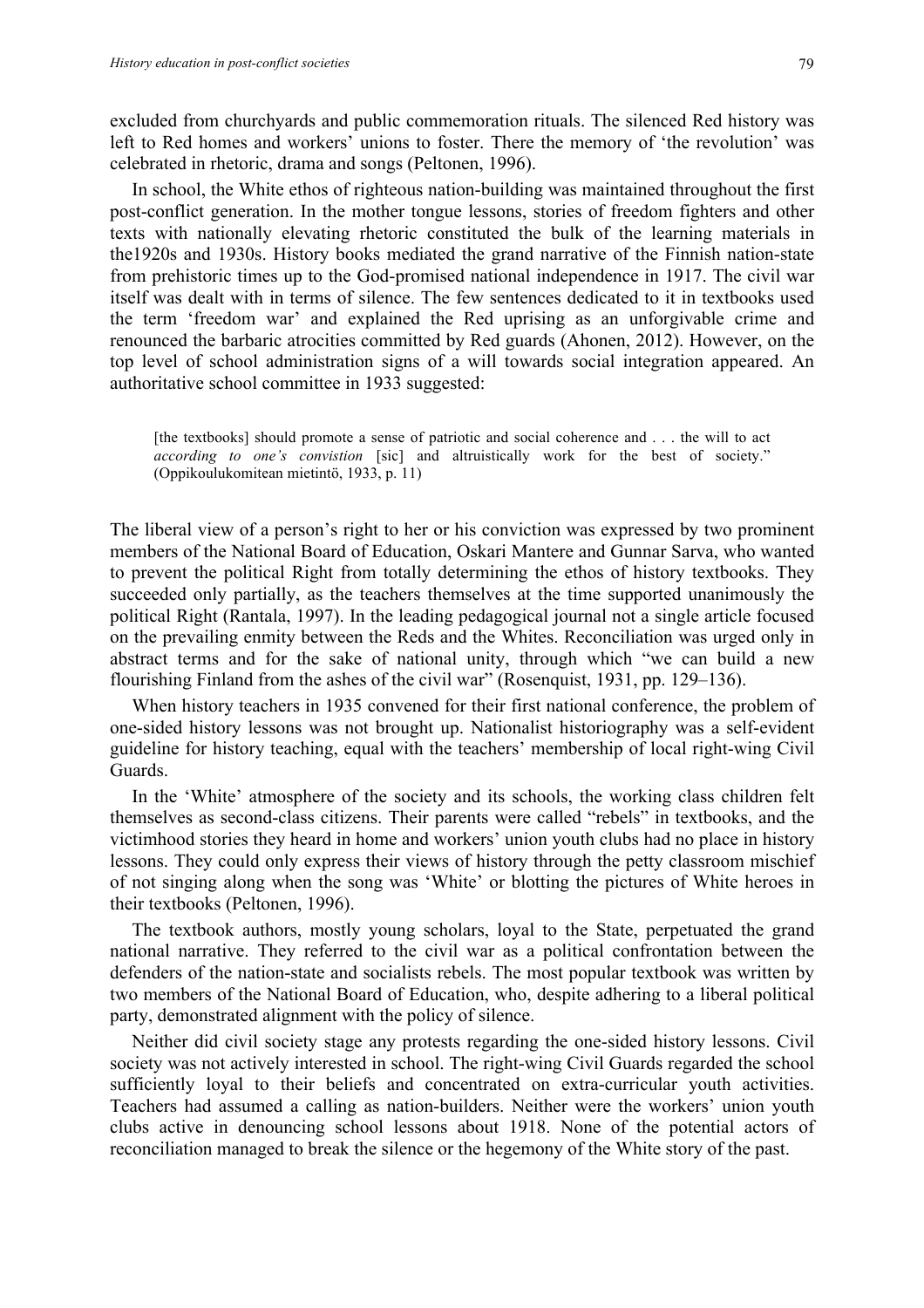The first post-civil-war generation was lost to a history war. It took a whole generation and a change in political atmosphere caused by the Second World War, before the Red narrative of the past became recognised. A reconciliatory agenda was introduced by civil society and reinforced by novelists, playwrights and musicians. Gradually, since the 1960s, schoolbook authors assumed a bi-perspectival approach to the difficult past.

To conclude, an over-all look at the *processes* and *actors* of the post-conflict educational developments reveals a long stagnation in the political ethos of schools. Stagnation prevailed in the absence of any state intervention in history teaching. Teachers aligned with the White public memory and ignored the Red social memory. The State as an actor of possible reconciliation failed.

#### *Bosnia-Herzegovina*

In Bosnia-Herzegovina, none of the parties was the definitive winner of the war of 1992– 1995. The peace was imposed on the feuding parties by the international community. The peace settlement, agreed in Dayton, USA, in 1995, was based on an idea of providing Croats, Muslims and Serbs opportunity to have a fair share of political power within the umbrella state of Bosnia-Herzegovina. The Serb Republic and the ten cantons of the Muslim-Croat Federation were let free to tackle with the spoils of the war by means of ethnically motivated structural adjustments. According to the constitution, the state was multicultural, but in practice the institutions, including the schools, were as the main rule segregated.

Nation-building that had been fostered by war propaganda was continued after the war in the culture and education of history. Arch-myths of God-chosen people and genocidal atrocities were used to legitimate antagonisms. Croats referred to the centuries of defending the church as *antemurale christianitatis,* and Serbs to the medieval legend of the martyr-hero Prince Lazar. The guilt and victimhood histories of the Second World War, which during Yugoslavia had been silenced in the name of the Titoist slogan "brotherhood and unity", were now revived and memorialised. All parties claimed to be victims of genocide and holocaust (Kolstø, 2005).

After the war, History textbooks were dedicated to the building of the three ethnic nations. In the books, Bosnia-Herzegovina hardly appeared as a historical entity. Instead, the books mediated grand national narratives of Croats, Muslims and Serbs, and bolstered respective national identities by referring to the historical guilt of the others (Torsti, 2003; Karge, 2008). The segregated historical narratives with their morally loaded language made a severe obstacle to post-war reconciliation.

Even though the Dayton Agreement did not include any clauses about school education, the international community felt urged to tackle it. The first reconciliatory measure by the Task Force summoned in 1999 by the European Union was to remove the hate language from school textbooks. Success was a precondition for the membership of Bosnia-Herzegovina in the Council of Europe. A hasty cosmetic cleansing of offensive expressions took place. However, often just a warning, stamped on a page in a book, was considered sufficient: "The following passage contains material of which the truth has not yet been established: the material is currently being reviewed" (quoted in Torsti, 2003, p. 157).

Several international institutions became involved in the reform of history education: the Council of Europe, the Organisation for security and Cooperation in Europe (OSCE), UNESCO, the World Bank, the George Soros Fund, the Georg-Eckert Institute for International Textbook Research, and EUROCLIO (the European Association of History Educators). To bolster their local credibility, the international actors recruited local administrators, experts and teachers as co-workers (Pingel, 2009).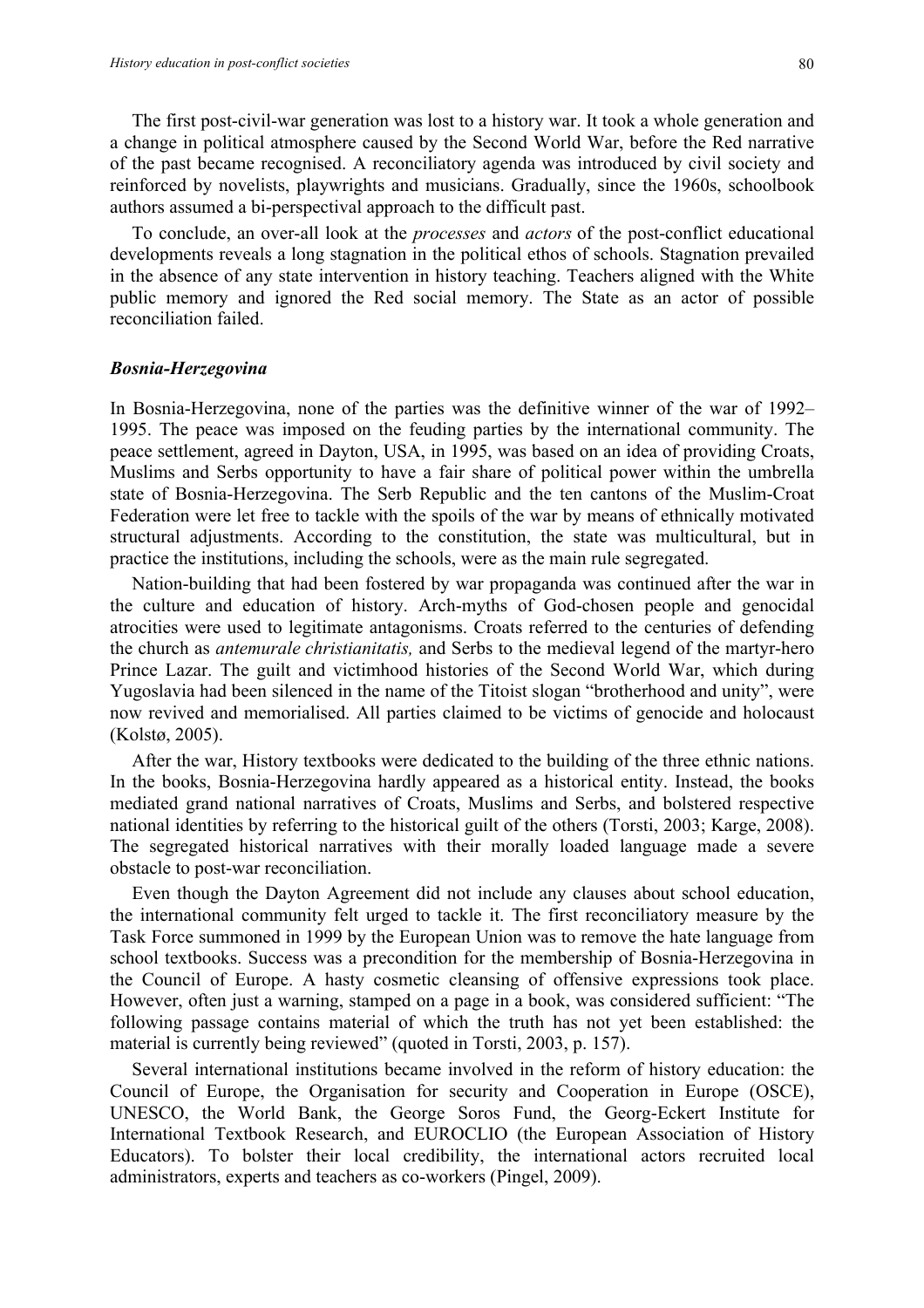Since 2002, the OSCE coordinated the educational reform work. Surveys of textbooks and stakeholder attitudes were conducted, and seminars for history teachers and textbook authors organised. The seminars became an invaluable arena for Croat, Serb and Muslim teachers to conduct a dialogue about history education. EUROCLIO, together with local educators, produced teaching material that sought inter-ethnic understanding by focusing on the history of everyday life (*Obični ljudi u neobičnoj Zemlji. Svakodnevni život u Bosni i Hercegovini, Hrvatskoj is SRBiji 1945–1990, 2007*). The purpose was to present Bosnia-Herzegovina as one historical community with a shared ordeal and outlook.

The use of the whole of Bosnia-Herzegovina as a reference point in history teaching proved difficult to local educators. Croats and Serbs leaned on the neighbouring nation-states of Croatia and Serbia in writing history curricula and picking up textbooks. As a result, despite internationally agreed guidelines for textbook writers, only one textbook was promptly written in ethnically neutral terms (Karge, 2008). According to a survey, nearly half of all history teachers regarded an ethnically partial textbook appropriate (Diegoli, 2007).

Thomas Diegoli's research in 2007 into the collective memory in Bosnia-Herzegovina included interviews with teachers from the three ethnic groups. "There is no need to offer multiple perspectives because we are all Croats here", claimed a teacher from a Croatmajority town. Another teacher was sceptical about the prospect of reconciliation: "Some things cannot be reconciled at all" (Diegoli, 2007, pp.102–111). My own experience of teaching history to young adults of mixed ethnicity in 2006–2008 indicates that a commonly sharable story of Bosnia-Herzegovina, particularly of the war of 1990s, was a vain dream. An open dialogue between the three ethnic groups proved nevertheless feasible. My students eventually learned to listen to the viewpoints of each other.

The inclusion of the recent war in the syllabi proved to be the ultimate stumbling block of the reform. Memories of the war became more and more mythicalised in the public and collective memory, and teachers regarded a multiperspectival approach to the war inappropriate, and the topic as a whole too controversial to teach. Suggestions of including the war in teaching only arose on rare occasions. "Despite of the existence of three truths, the post-1992 events must not be left untaught," stated the councillor for textbook production in the Federal Ministry of Education in 2007 (*Dnevni Avaz,* March 10, 2007). According to Diegoli's interviews, teachers put their trust in the future emergence of the real "truth" about the war, and in the meantime rather omitted the theme in their teaching (Diegoli, 2007). Even the international actors succumbed to the ethos of the teachers and the big public, and did not directly require the teaching of the war in the textbook guidelines of 2007 (Paragraph 4.15 of the Guidelines, quoted in Karge & Batarilo, 2009, p. 327).

In conclusion, a failure to achieve reconciliation in the history war of Bosnia-Herzegovina has to be admitted. Stakeholders stayed committed to ethnic nation-building projects and embraced the ethnically idiosyncratic narratives of the past. The ethnic segregation of schools hindered dialogue. As a teacher quoted above reckoned, a need of multiperspectivity was not recognised in mono-ethnic schools. In contrary, historical recognition of victimhood was sought as a symbolic reparation for the past suffering. International intervention was necessary to provide arenas for educational dialogue.

## *South Africa*

In South Africa, the transition from apartheid to democratic majority rule in 1994 succeeded without violence. The schools were subsequently integrated without delay. However, the history war was not solvable by vote. The main parties of the racial conflict, the Africans and the Afrikaners, cherished mythically bolstered stories of the victimhood of 'us' and the guilt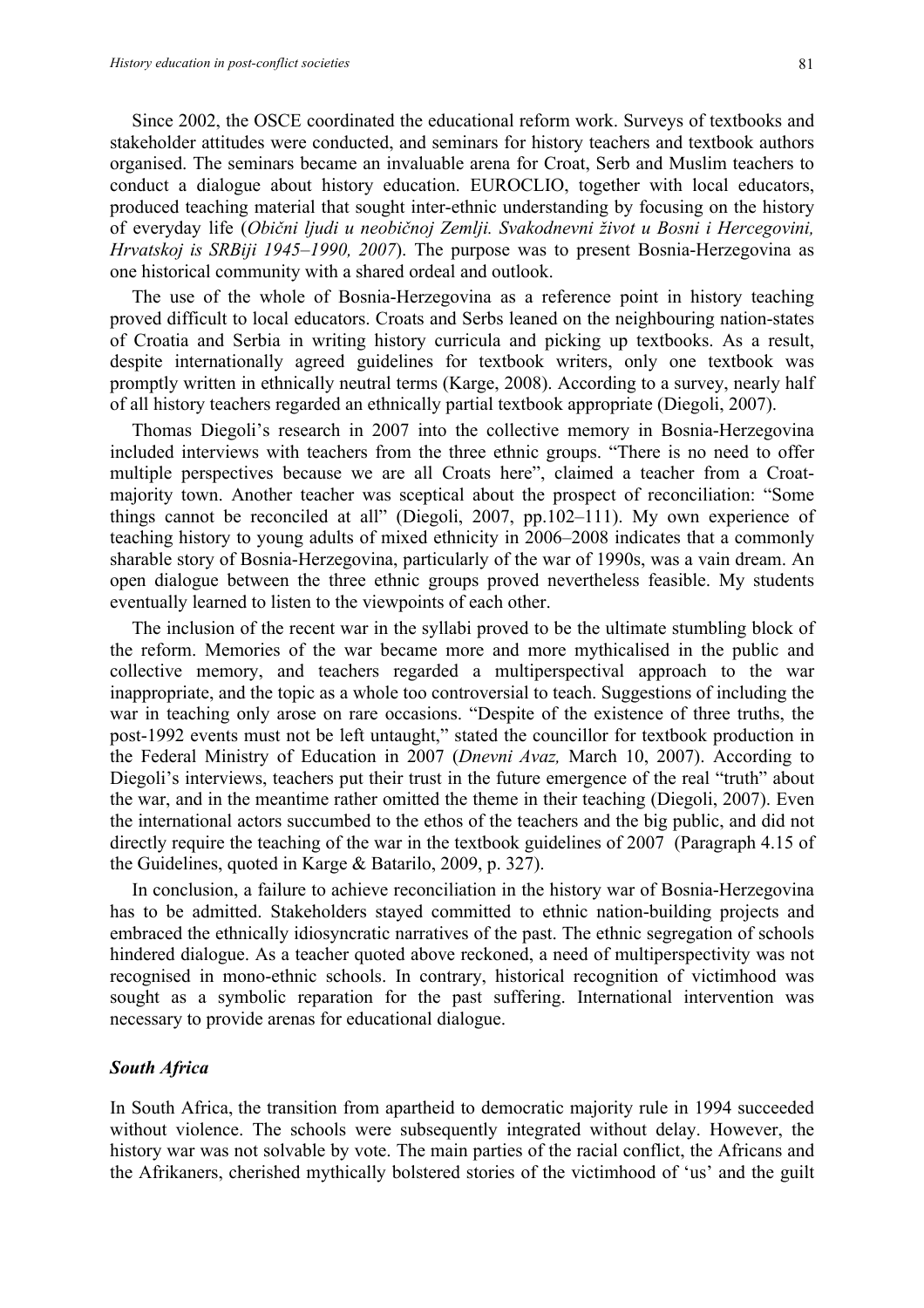of 'them'. The Black historians emphasised the role of the African people as true actors of history, and re-interpreted the history of the African 19<sup>th</sup> century kings and warriors in terms of pride. Many leaned on international anti-colonial authors, above all Franz Fanon, for the justification of violence as a way of redemption.

The Afrikaners, for their part, cherished the pioneer narrative of 'Boers' as God-chosen people who had cultivated South Africa as their promised land. The 19<sup>th</sup> century settlers were portrayed as hero-victims who fought the barbaric Blacks. The culmination of the victimhood narrative was 'the Anglo–Boer war' of 1899–1902, where the Boers were the victim of imperialist Britain. Afrikaner nationalists regarded the instalment of apartheid after the election victory of 1948 a God-promised redemption.

After the transition, the leaders of 'The New South Africa' established in 1995 a Truth and Reconciliation Commission (TRC), with the task of rewriting the history of South Africa in terms of mutual recognition of guilt and victimhood. The sessions of the commission were open to the public, and both victims and perpetrators were invited to speak up in their own right. The aim was to facilitate social reconstruction.

The TRC pursued 'a history from below', that is, a history of ordinary people. In the public culture of history, the pursuit was reified as community museums, where the inhabitants of Black neighbourhoods memorialised their everyday life and resistance struggle. The community museums functioned as meeting places of local activists, connecting the experience of the past to the work for a better future. History worked in community museums for social emancipation (Coombes, 2003; Ahonen, 2012).

In the first years after 1994, new leaders were sceptical about the necessity of history in school, as history lessons during apartheid had been used to deprive Africans of their historical identity rather than to boost it (Chernis, 1990). New educational administrators wanted, therefore, to substitute history with social sciences in order to approach society through timeless concepts of dispossession, oppression and emancipation. The only historical contents ordained by the curriculum launched in 1995 were slavery and apartheid (Siebörger, 2006).

However, history was defended by historians and history educators, who advocated the necessity of historical consciousness for active citizenship. In 2001, the Secretary of Education Kader Asmal stated: "The effective citizen is someone who knows his or her country's history, arts and literature, and not just mathematics, science and technology" (Asmal & Wilmott, 2001, p. 195)

History as an identity-oriented subject was re-introduced to the curriculum in 2003. Chronological continuity was restored to provide the long story of African ancestry to be identified with. However, neither public history culture nor school textbooks were straightforwardly iconoclastic. By the inclusion of the essentials of the Afrikaner identity narrative, educators materialised the rhetoric of a 'rainbow nation'. The periodisation of history was no longer stipulated as a dichotomy of colonialism and emancipation but organised in a way that gave a place to Afrikaner pioneers and thus recognised the identity needs of the Afrikaners.

The textbooks of the integrated schools were uni-ethnic, printed in English for the African majority and in *Afrikaans* for the Afrikaners. The author teams represented the 'rainbow nation'. According to the Secretary of Education, history education had a reconciliatory potential: "More than any discipline, good history put to good use taught by imaginative teachers can promote reconciliation . . . It has the role of raising the awareness of learners to the issue of their own identity and the way they interact with the multiple identities of South Africans around them" (quoted in van Eeden, 2010, p. 43).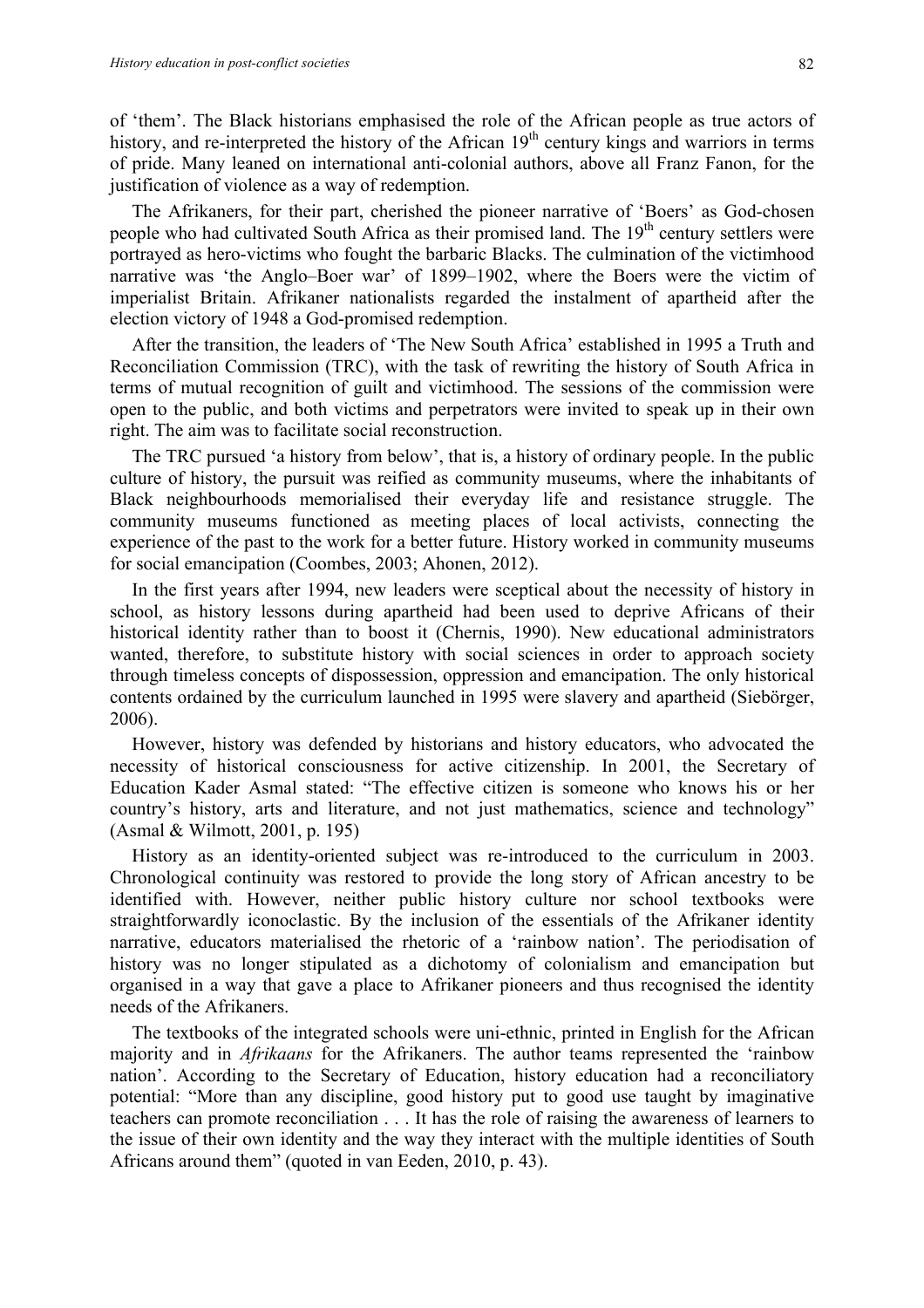The new democratic culture of history was adopted in schools. Like the local community museums, school classes were expected to work as bases for 'history from below'. Students were encouraged and instructed by textbooks to interview local people and process the memories gathered in the classroom. Surveys of the effect of the use of oral history in the classroom proved that students developed an awareness of being personally part of South African history (Mackey, 2007).

South Africa seemed to achieve what failed in Bosnia-Herzegovina: making history classes dialogical. The achievement depended on two assets: pedagogical tradition and political will. Already during the last decade of apartheid, educators had struggled to reform the obsolete apartheid history lessons. The Black consciousness movement had, since the 70s, urged critical emancipatory history, and liberal White educationists had adopted analytical classroom methods from the British 'new history' project. In 1994, the progressive ideas were already available for the education reform. The reform was facilitated by a unified political will to integrate education and enhance its relevance.

In conclusion, the reform of history education succeeded due to the firm grip of State. However, the reality of the post-conflict society did not enable a full reconciliation over night. In social memory, dark memories were fostered and used to accentuate the prevailing grievances. Therefore, healing dialogue in history classes was invaluable.

#### **Conclusion: The essential processes and actors of reconciliation about history**

The Finnish experience of a long history war shows that time, as such, does not reconcile memories. The lapse of one generation does not suffice to level down post-conflict antagonisms. Active reconciliatory politics are necessary to calm a history war. I will conclude by pointing out the most obvious differences in the *processes* and *agency* of postconflict educational reconciliation in the cases of Finland, Bosnia-Herzegovina and South Africa. Doing that, I acknowledge the epochal change in historiography between the Finnish case and the other two. The requirements of dialogue and multiperspectivity in history were assumed only in the post-ideological and post-colonial era, long after the Finnish civil war In retrospect, the historiographical rules of de-mythicalisation and social inclusiveness were not valid in post-civil-war Finland. Neither was social memory recognised by historians. The Finnish case thus constitutes an argument in support for the historiographical turn in the 70s: for history to be a socially viable craft, the post-colonial, multiperspectival and 'history from below' approach was then long overdue.

#### *Processes*

A comparative look at the processes of history education reveal a decisive differences between Finland and Bosnia-Herzegovina on one hand and South Africa on the other hand. The differences concern state intervention, textbook production and teachers' professional action.

*In Finland*, the leaders of the young nation-state urged an imposition of a uniform national grand narrative on all people. Supported by the White part of the civil society, the State managed to make the White narrative hegemonic both in history culture, textbook production and educational administration. Embryonic germs of a will for reconciliation were repressed by the steep hierarchy and rigid conservatism of the institutions.

*Bosnia-Herzegovina* after 1995 resembles Finland with regard to the State administration's dedication to nation-building. However, the State was not capable of imposing a unifying history curriculum on all Bosnia-Herzegovinan schools, but, instead, submitted education to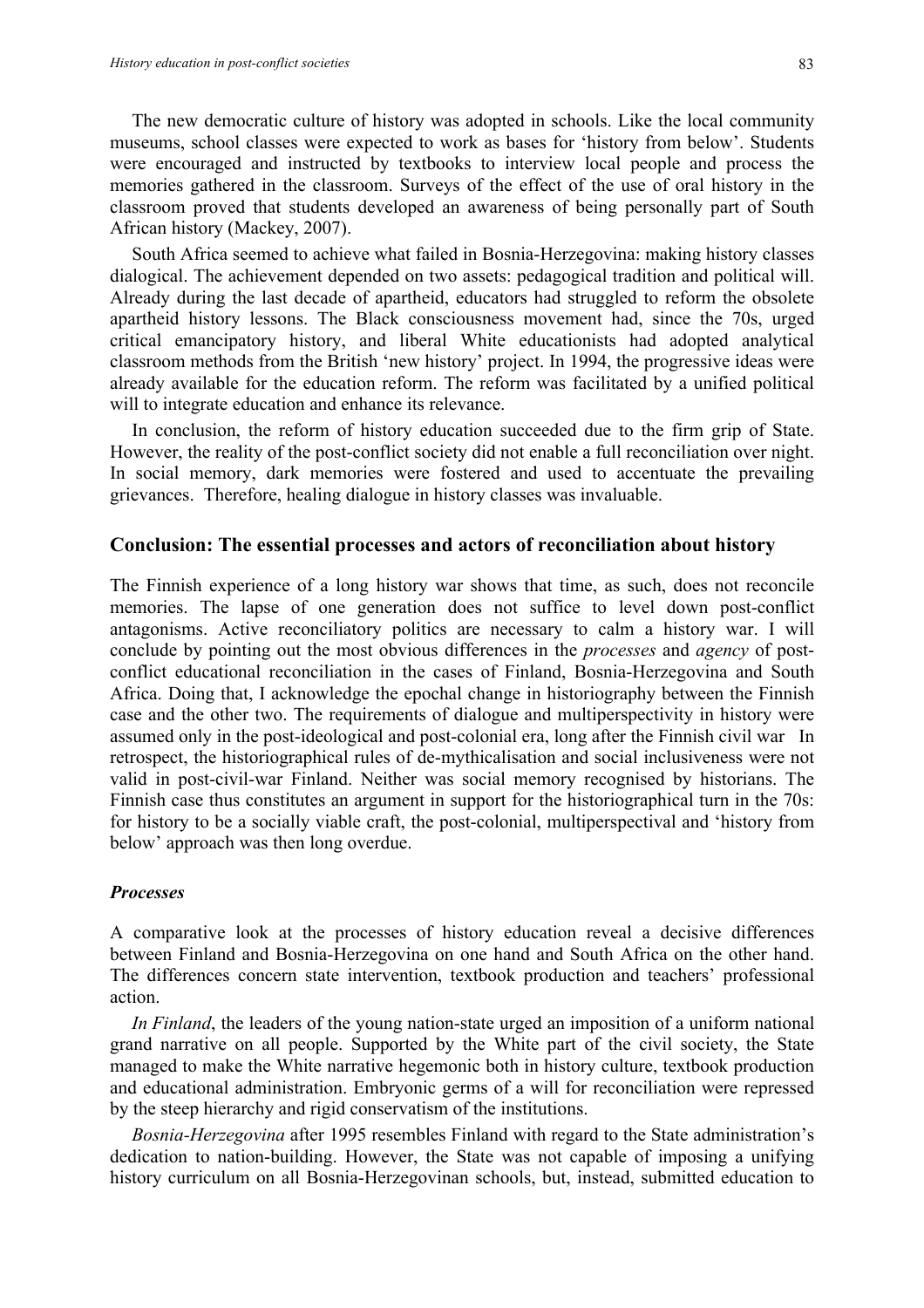ethnic divisions. Attempts at reconciliation depended on the processes prompted by international intervention. The European Union started the intervention through a textbook revision, removing hate language from the books. The Organisation for Security and Cooperation in Europe (OSCE) eventually took a prominent role in the education reform and, in cooperation with local administrators, set up guidelines for the authoring of curricula and textbooks. However, it proved hard to persuade the authors to use the multicultural Bosnia-Herzegovinan state as a common reference point of history. Most textbooks remained ethnically idiosyncratic. Curriculum reform stumbled on the teaching of the difficult history of the 1990s.

To intensify the effort of making classrooms into hearths of reconciliation, the OSCE organised a series of in-service training seminars for history teachers in different parts of the country. The seminars provided a vital opportunity for Croat, Muslim and Serb teachers to conduct a dialogue about historical divisions.

*In South Africa,* the State assumed a firm grip on the education system, which, after the transition to majority rule, was effectively integrated. However, writing a national history curriculum proved problematic. The academic community and civil society were, before the transition, already engaged in a determined process of transforming history education into a critical and multiperspectival craft. Nevertheless, in the first post-1994 curriculum, history as a school subject was all but debunked. Apartheid and resistance struggle were expected to be taught as social science invariables, without historical agency and time contingency. Eventually, the history educators managed to convince the politicians of the value of history as an identity resource for the 'rainbow nation', and history was restored as a school subject, now bolstered by the post-colonial approach and 'history from below' elements.

The textbook production accompanied the State project of the 'rainbow nation'. The author teams were multiracial, the contents included the previous blank spots around the decades of apartheid and resistance, and, moreover, textbooks facilitated an interaction between a school and a community by asking students to collect local memories. Even though direct encounters between the Blacks and the Whites were in many communities hindered by socio-economic structural divisions, school history served a dialogue about the past.

Among the processes of using history for post-conflict reconciliation, the acts by the State seem crucial. Even an intensive intervention by the international community is ineffectual, if the State cannot mobilise the domestic forces of reform. A community split by a conflict seems to have required coordinated measures to facilitate dialogue and shared historical consciousness.

#### *Actors*

The role of *State* differed between the three cases.

In South Africa, the grip of the State on history culture and education was strongest. In comparison, the Finnish State was stuck on the idea of an ideologically uniform nation-state, embraced by the post-conflict generation, and the Bosnia-Herzegovinan State was too decentralised to handle the multiethnic society with its neo-nationalist divisions. In South Africa, the structures of the State enabled the reconstruction of the society.

New South African leaders had gathered the political will and agenda for a change during the decades of resistance struggle. They were prepared to take drastic measures to transform institutions like the education. The integration of schools and the updating of the history lessons in terms of majority culture were materialised without a delay. A strong intervention by the State secured the tenets of the 'rainbow nation' by educating multicultural popular identity.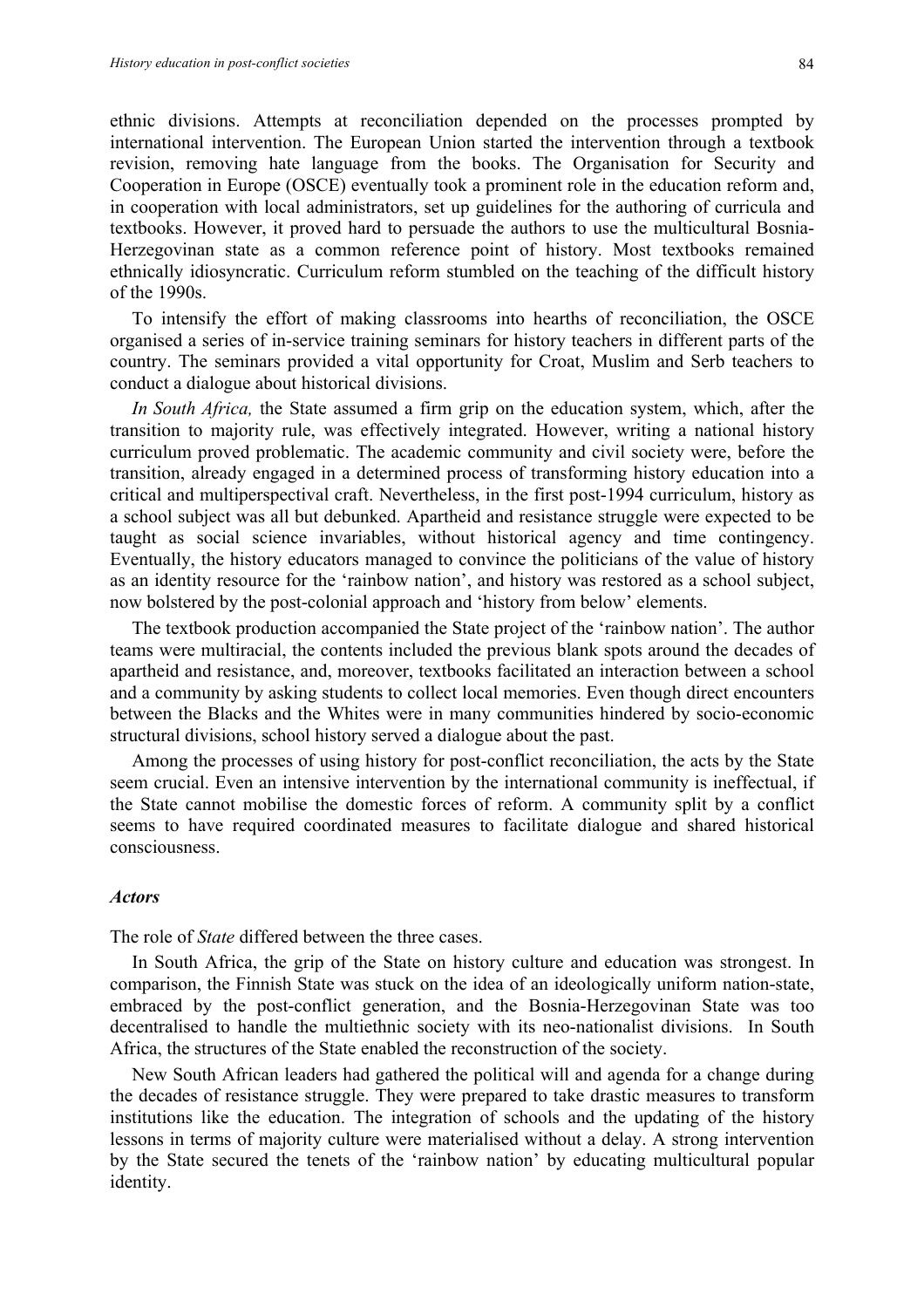In contrast, in Bosnia–Herzegovina the state was crippled by the weaknesses of the Dayton peace settlement. The decentralised structure made the State vulnerable to the ethnic rivalries of Croats, Muslims and Serbs and hindered cultural reform. Cultural reconciliation was left dependent on international actors, who assumed responsibility for disarming history classes in school. The OSCE, the Council of Europe and a number of other international organisations did their best to involve the State administration in the reform efforts, which, however, were hindered by the slack grip of the State on local developments. Even though small steps were taken towards the recognition of Bosnia-Herzegovina as a common historical entity in teaching, a history war was still on when the first post-war generation come of age.

Equally, the role of *history educators* differed between the three cases.

*In Finland* after 1918, historians mostly worked for the political project of nation-building. In the prevailing ideologically tuned historiography, historians were expected to serve the big public and not deconstruct popular myths. Teachers, according to the evidence from memories and popular literature, joined the hegemonic White nation-building project, and the teacher unions omitted any discussions about the ethos of history education (Rantala, 2003). The socially divisive history lessons were substituted by a socially reconstructive approach only after the nation-building project gave way to a welfare state after the Second World War.

*In South Africa* after 1994, the activists of the Black history movement within the ANC did not hesitate to share the results of their post-colonial interpretation of the past with the public at large. By the 1980s, Black and White historians had started a dialogue about the past, with a sharp focus on school education. A revision of the curricula and textbooks took place without a delay after the political transition. The leaders of the Truth and Reconciliation Commission explicitly wanted the hearings of the commission sessions to result in a rewriting of South-African history. As oral history, the stories of the witnesses were spread all over the country by television and universally shared as vernacular history. In school, the 'history from below' approach was adopted by incorporating oral history in school work. By collecting local memories, students connected school lessons to local memories.

South African educators constituted a vital agency in making history education into a critical and democratic craft. In the early 1990s liberal educators connected themselves to the Black History movement and started the reform of history education. By the time of the political transition in 1994, the guiding principles were thus already thought out and available for actors.

In *Bosnia-Herzegovina* historians were at the time of the Dayton peace agreement deeply divided about the use of history in public. Progressive historians sought international contacts and willingly took part in the reform initiatives of the international actors, while on the other side, conservative historians were committed to the separate ethnic nation-building projects of Muslims, Croats and Serbs. The task of the progressive historians in materialising the reconciliatory potential of history was difficult as teachers and local people tended to resort to the myths of guilt and victimhood. International interventionists were left as the main agents of reconciliatory reform.

The comparison of the potential actors of reconciliation of the past in Finland, South Africa and Bosnia-Herzegovina indicates the necessity of having a resourceful State. Nevertheless, the role of academia is essential in facilitating deliberative reflection on the nature of historical knowledge and the relationship between history culture and history education. In this article, South Africa provided an example of both the State and academia contributing to post-conflict reconciliation, while Bosnia-Herzegovina seemed to repeat the old Finnish example of letting a whole generation be lost to a history war. As there seems to be no end to inter-community history wars in today's world, further studies into the reconciliatory potential of history education are in demand.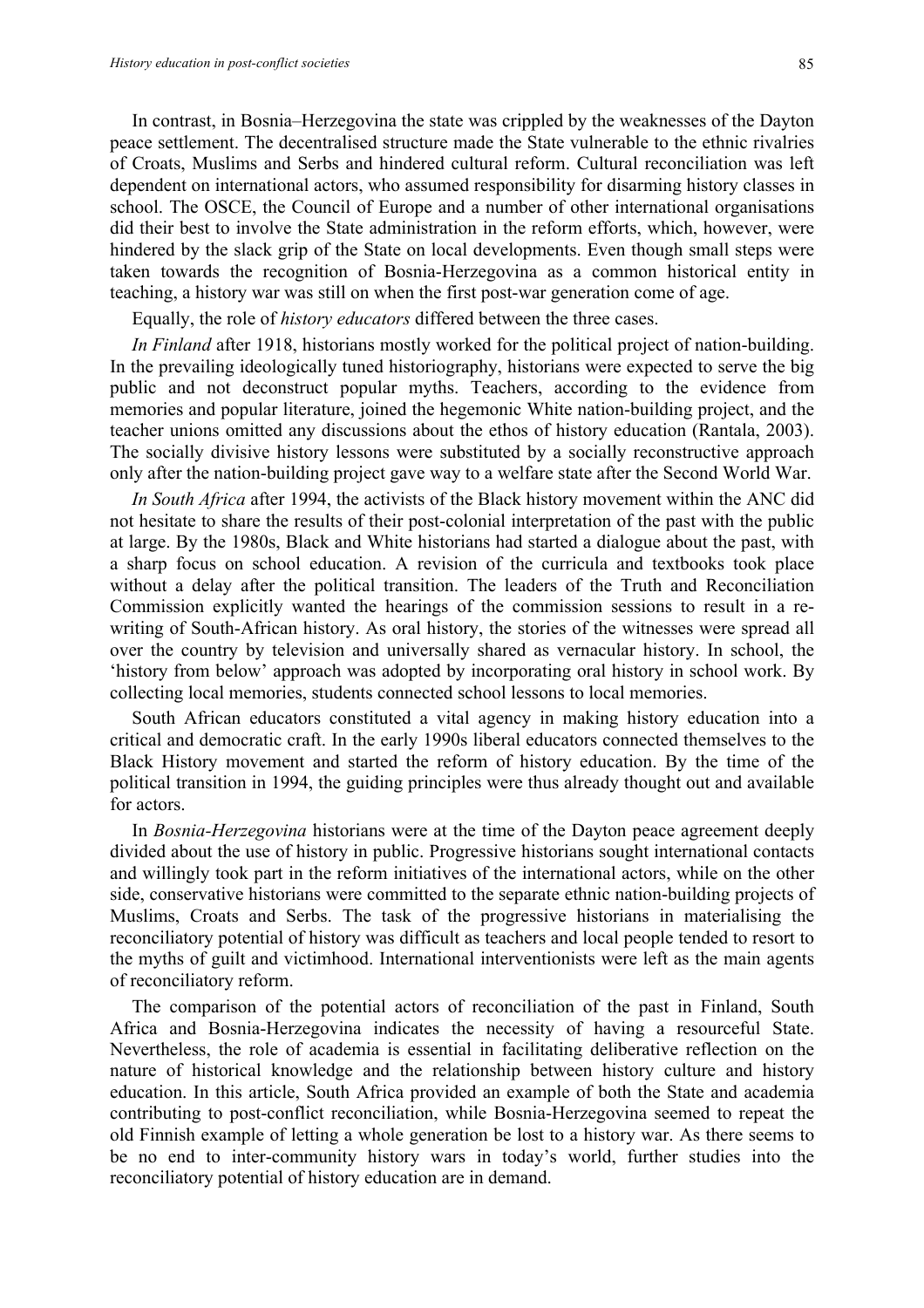My suggestions for the criteria of historiographically and educationally valid history education, namely de-mythicalisation, social inclusiveness and connectedness to local history culture, deserve to be empirically tested. As historical consciousness is an all-human faculty, a post-conflict generation needs the school as an arena to deal with the burden of the past and connect the achieved understanding to aspirations for the future.

# **References**

- Ahonen, S. (2012). *Coming to terms with a dark past. How post-conflict societies deal with history.* Frankfurt: Peter Lang.
- Ankersmit, F. R. (2001). *Historical representation*. CA: Stanford University Press.
- Asmal, K., & Wilmot, J. (2001). Education in South Africa today. *Daedalus, 130*(1), 186-202.
- Chernis, R. E. (1990). *The past in service of the present. A study of South African school history syllabuses and textbooks 1835–1990* (unpublished doctoral dissertation). Pretoria: University of Pretoria.
- Coombes, A. E. (2003). *History after Apartheid. Visual culture and public memory in a democratic South Africa.* Durban and London: Duke University Press.
- Diegoli, T. (2007). *Collective memory and social reconstruction in post-conflict Bosnia and Herzegovina (BiH).* Denver, USA: School of International Studies, University of Denver.
- Avaz, D. (2007). Public statement, March 10. Bosnia-Herzegovina: Federal Ministry of Education.
- Herbst, K. (1977). *Didaktik des Geschichtsunterrichts zwischen Traditionalismus und Reformismus.* Hannover: Hermann Schroedel Verlag.
- Iggers, G. (1997). *Historiography in the Twentieth Century: From Scientific Objectivity to the Postmodern Challenge*. Hannover: Wesleyan University Press.
- Karge, H. (2008). *20th Century history in the textbooks of Bosnia and Herzegovina. An analysis of books used for the final grades of primary school*. Brunswick: Georg Eckert Institute for International Textbook Research.
- Karge, H., & Batarilo, K. (2009). Norms and Practices of History Textbook Policy and Production in Bosnia and Herzegovina. In A. Dimou (ed.) *Transition and the Politics of History Education in Southeast Europe* (pp. 307-356). Göttingen: Vanderbildt & Ruprecht.
- Kolstø, P. (2005). *Myths and boundaries in South-Eastern Europe*. London: Hurst & Company.
- Kuhn, A. (1974). *Einführung in die didaktik der geschichte*. München: Kösel Verlag.
- Mackey, E-L. (2007). Histories that creep in sideways: A Study of Learners' attitudes to history and their senses of the past. *Yesterday and Today, 1*(May), 75–98.
- Oppikoulukomitean mietintö 1933. (1933). Helsinki: Oppikoulukomitea.
- Parkes, R. J. (2009). Teaching history as historiography: Engaging narrative diversity in the curriculum. *International Journal of Historical Learning, Teaching and Research, 8*(2), 118–132.
- Peltonen, U-M. (1996). *Punakapinan muistot: Tutkimus työväen muistelukerronnan muotoutumisesta vuoden 1918 jälkeen*. Helsinki: Suomalaisen kirjallisuuden Seura.